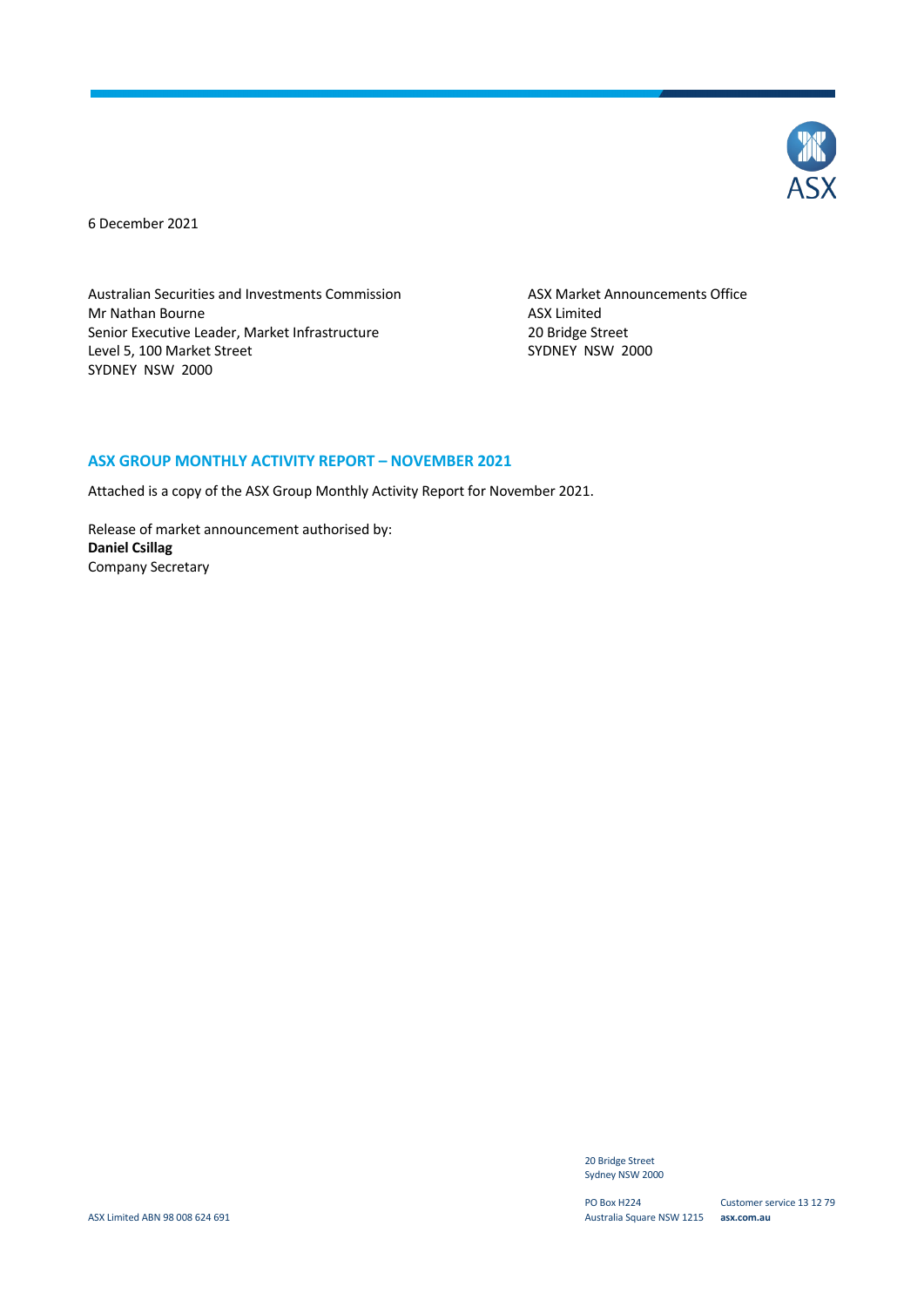# Market Announcement



6 December 2021

# ASX Group Monthly Activity Report – November 2021

# **Listings and Capital Raisings**

In November 2021, total capital raised was \$16.2 billion, up 92% on the previous corresponding period (pcp).

| <b>Listings and Capital Raisings</b>                       | <b>November</b> | <b>November</b> | <b>November</b>  | <b>November</b>  |
|------------------------------------------------------------|-----------------|-----------------|------------------|------------------|
|                                                            | 2021            | 2020            | 2021             | 2020             |
|                                                            | <b>Month</b>    | <b>Month</b>    | <b>Financial</b> | <b>Financial</b> |
|                                                            |                 |                 | <b>YTD</b>       | <b>YTD</b>       |
| New listed entities admitted                               | 27              | 15              | 124              | 52               |
| De-listings                                                | 14              |                 | 68               | 64               |
| Total listed entities (at end of month)                    | 2,284           | 2,176           |                  |                  |
| Change on pcp                                              | 5%              |                 |                  |                  |
|                                                            |                 |                 |                  |                  |
| Initial capital raised (\$million)                         | 10,391          | 4,409           | 26,577           | 10,676           |
| Change on pcp                                              | 136%            |                 | 149%             |                  |
|                                                            |                 |                 |                  |                  |
| Secondary capital raised (\$million)                       | 5,046           | 3,592           | 28,931           | 20,573           |
| Other capital raised including scrip-for-scrip (\$million) | 741             | 416             | 9,853            | 2,078            |
| Total secondary capital raised (\$million)                 | 5,787           | 4,008           | 38,784           | 22,651           |
| Change on pcp                                              | 44%             |                 | 71%              |                  |
|                                                            |                 |                 |                  |                  |
| Total capital raised including other (\$million)           | 16,178          | 8,417           | 65,361           | 33,327           |
| Change on pcp                                              | 92%             |                 | 96%              |                  |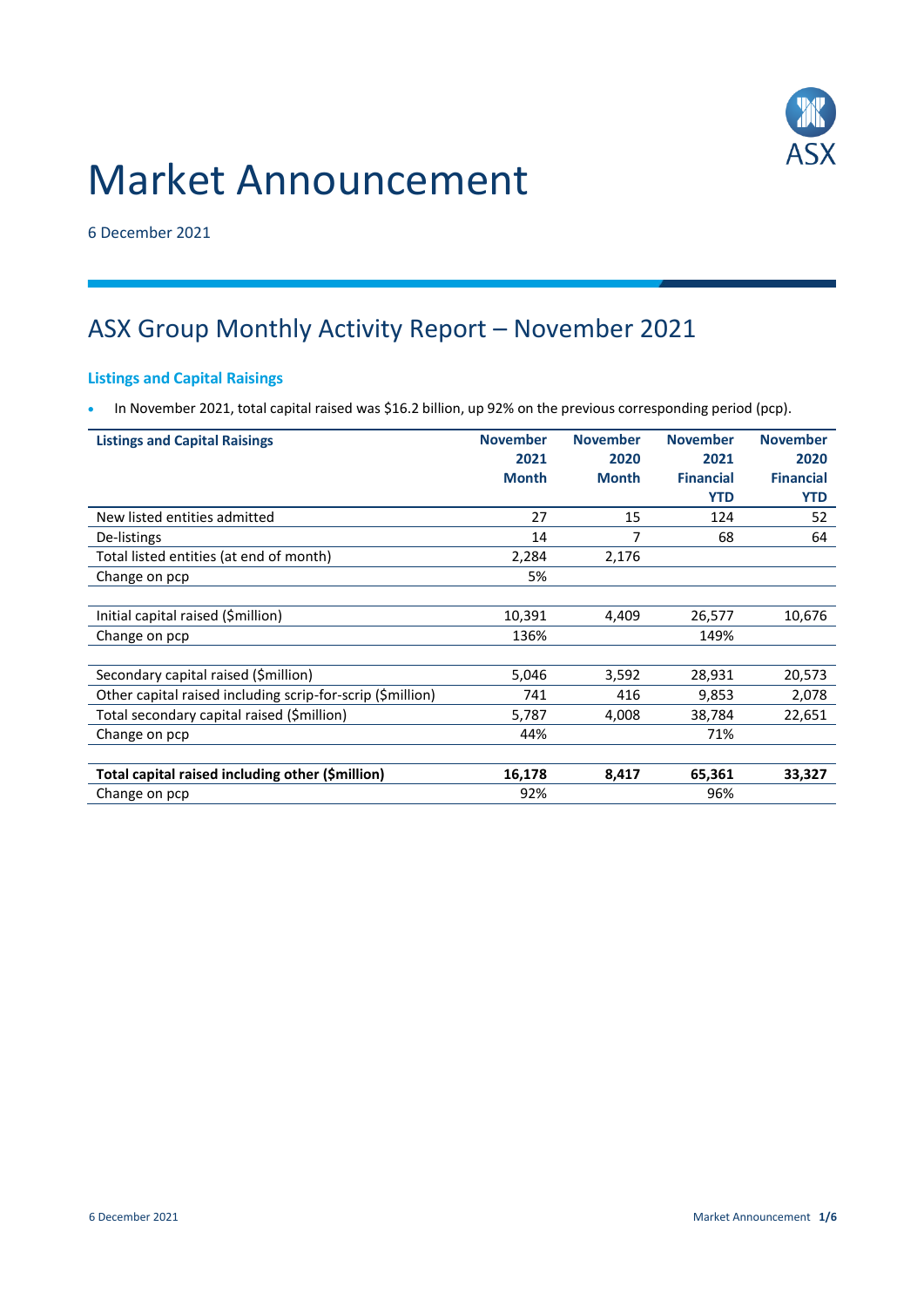

#### **Trading – Cash Markets (including equities, interest rate and warrant trades)**

- In November 2021, the average daily number of trades was up 6% on the pcp. The average daily value traded onmarket of \$6.4 billion was down 2% on the pcp.
- Volatility (as measured by the average daily movement in the All Ordinaries Index) was 0.5% in November, compared to 0.7% in the pcp.
- Future volatility (as measured by the S&P/ASX 200 VIX) in November was an average of 12.8 compared to 18.0 in the pcp.

| <b>Cash Markets</b>                                            | <b>November</b> | <b>November</b> | <b>November</b>  | <b>November</b>  |
|----------------------------------------------------------------|-----------------|-----------------|------------------|------------------|
|                                                                | 2021            | 2020            | 2021             | 2020             |
|                                                                | <b>Month</b>    | <b>Month</b>    | <b>Financial</b> | <b>Financial</b> |
|                                                                |                 |                 | <b>YTD</b>       | <b>YTD</b>       |
| Total trading days                                             | 22              | 21              | 109              | 109              |
| (Cash market includes equity, warrant and interest rate market |                 |                 |                  |                  |
| transactions)                                                  |                 |                 |                  |                  |
| Cash market volume                                             |                 |                 |                  |                  |
| <b>Total trades</b>                                            | 37,507,686      | 33,767,566      | 180,083,800      | 165,005,550      |
| Change on pcp                                                  | 11%             |                 | 9%               |                  |
| Average daily trades                                           | 1,704,895       | 1,607,979       | 1,652,145        | 1,513,812        |
| Change on pcp                                                  | 6%              |                 | 9%               |                  |
|                                                                |                 |                 |                  |                  |
| Cash market value                                              |                 |                 |                  |                  |
| Open trading (\$billion)                                       | 91.784          | 95.536          | 455.916          | 453.147          |
| Auctions trading (\$billion)                                   | 38.393          | 33.493          | 176.624          | 146.678          |
| Centre Point (\$billion)                                       | 11.434          | 9.145           | 53.119           | 44.163           |
| <b>On-market value</b>                                         | 141.611         | 138.174         | 685.659          | 643.988          |
| Change on pcp                                                  | 2%              |                 | 6%               |                  |
| Trade reporting* (\$billion)                                   | 21.984          | 19.837          | 105.685          | 93.216           |
|                                                                |                 |                 |                  |                  |
| Total cash market value (\$billion)                            | 163.595         | 158.011         | 791.344          | 737.204          |
| Change on pcp                                                  | 4%              |                 | 7%               |                  |
| On-market average daily value (\$billion)                      | 6.437           | 6.580           | 6.290            | 5.908            |
| Change on pcp                                                  | $-2%$           |                 | 6%               |                  |
|                                                                |                 |                 |                  |                  |
| Total average daily value (\$billion)                          | 7.436           | 7.524           | 7.260            | 6.763            |
| Change on pcp                                                  | $-1%$           |                 | 7%               |                  |
|                                                                | 4,362           |                 |                  |                  |
| Average value per trade (\$)                                   |                 | 4,679           | 4,394            | 4,468            |
| Change on pcp                                                  | $-7%$           |                 | $-2%$            |                  |
| All Ordinaries Index (average daily movement)                  | 0.5%            | 0.7%            |                  |                  |
| Change on pcp                                                  | $-0.2%$         |                 |                  |                  |
|                                                                |                 |                 |                  |                  |
| S&P/ASX 200 VIX (average daily value)                          | 12.8            | 18.0            |                  |                  |
| Change on pcp                                                  | $-29%$          |                 |                  |                  |

\*Trade reporting means the value of trades executed outside the order book of ASX that is subsequently reported to ASX for publication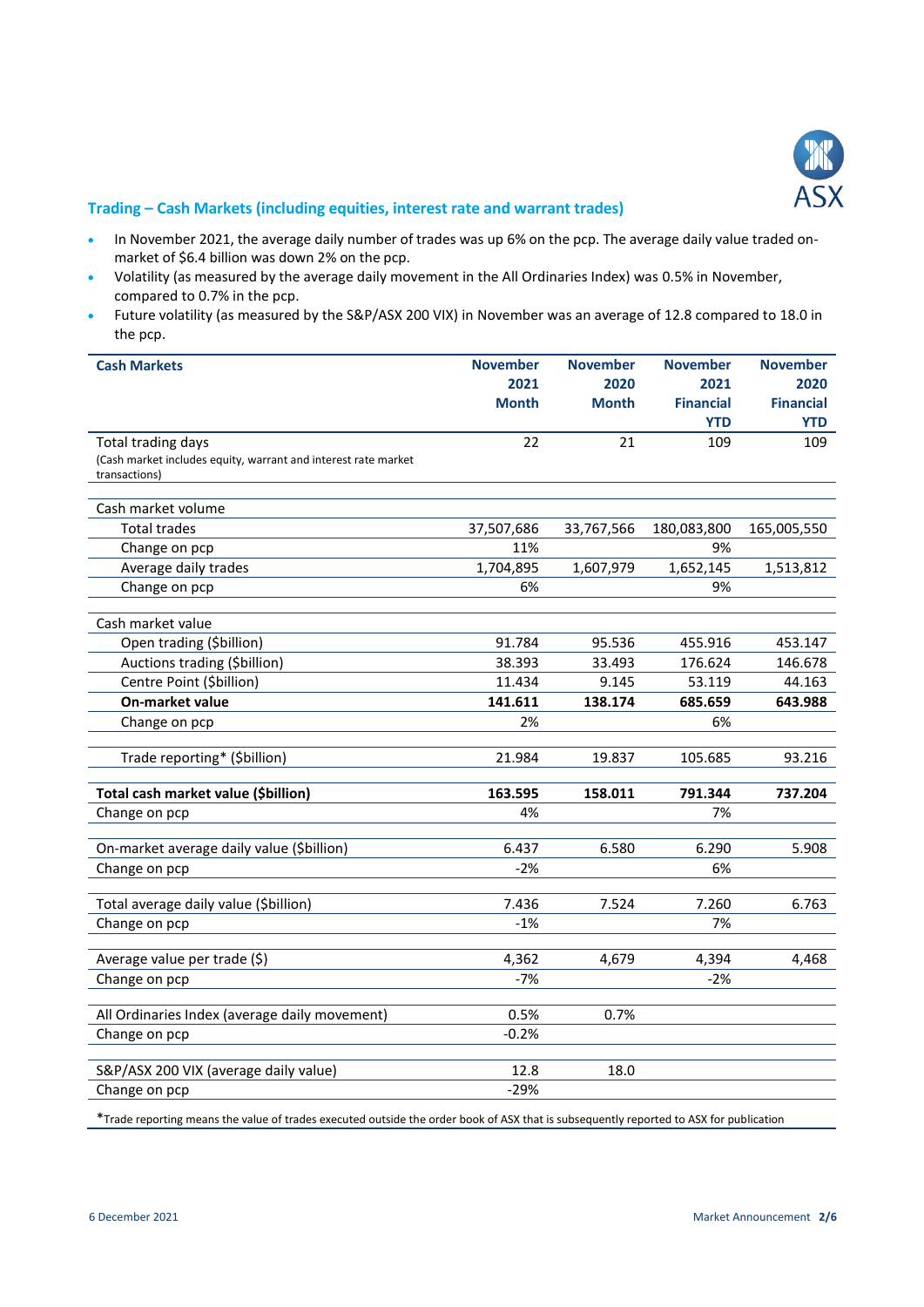

#### **Trading – Futures**

• In November 2021, average daily futures volume was down 26% and average daily options volume was down 35% on the pcp. Total average daily futures and options on futures volumes was down 26% on the pcp.

| <b>Futures</b>                                                                                                       | <b>November</b><br>2021<br><b>Month</b> | <b>November</b><br>2020<br><b>Month</b> | <b>November</b><br>2021<br><b>Financial</b><br><b>YTD</b> | <b>November</b><br>2020<br><b>Financial</b><br><b>YTD</b> |
|----------------------------------------------------------------------------------------------------------------------|-----------------------------------------|-----------------------------------------|-----------------------------------------------------------|-----------------------------------------------------------|
| Futures and options total trading days<br>(includes interest rate, ASX SPI 200, commodities and energy<br>contracts) | 22                                      | 21                                      | 109                                                       | 109                                                       |
| Futures volume                                                                                                       |                                         |                                         |                                                           |                                                           |
| <b>Total contracts</b>                                                                                               | 8,831,786                               | 11,328,110                              | 54,463,021                                                | 57,926,550                                                |
| Change on pcp                                                                                                        | $-22%$                                  |                                         | -6%                                                       |                                                           |
| Average daily contracts                                                                                              | 401,445                                 | 539,434                                 | 499,661                                                   | 531,436                                                   |
| Change on pcp                                                                                                        | $-26%$                                  |                                         | -6%                                                       |                                                           |
| Options on futures volume                                                                                            |                                         |                                         |                                                           |                                                           |
| <b>Total contracts</b>                                                                                               | 13,251                                  | 19,321                                  | 54,852                                                    | 112,076                                                   |
| Change on pcp                                                                                                        | $-31%$                                  |                                         | $-51%$                                                    |                                                           |
| Average daily contracts                                                                                              | 602                                     | 920                                     | 503                                                       | 1,028                                                     |
| Change on pcp                                                                                                        | $-35%$                                  |                                         | $-51%$                                                    |                                                           |
| Total futures and options on futures volume                                                                          |                                         |                                         |                                                           |                                                           |
| <b>Total contracts</b>                                                                                               | 8,845,037                               | 11,347,431                              | 54,517,873                                                | 58,038,626                                                |
| Change on pcp                                                                                                        | $-22%$                                  |                                         | $-6%$                                                     |                                                           |
| Average daily contracts                                                                                              | 402,047                                 | 540,354                                 | 500,164                                                   | 532,464                                                   |
| Change on pcp                                                                                                        | $-26%$                                  |                                         | $-6%$                                                     |                                                           |

Volume of futures trading by individual contract is available at the following link: <https://www2.asx.com.au/content/dam/asx/documents/unlinked-docs/finance-reports/2021/monthly-futures-markets-report-211130.pdf>

# **Clearing – OTC Markets**

 In November 2021, the notional value of OTC interest rate derivative contracts centrally cleared was \$308.110 billion, compared to \$257.879 billion in the pcp.

| <b>OTC Markets</b>                                           | <b>November</b><br>2021<br><b>Month</b> | <b>November</b><br>2020<br><b>Month</b> | <b>November</b><br>2021<br><b>Financial</b><br><b>YTD</b> | <b>November</b><br>2020<br><b>Financial</b><br><b>YTD</b> |
|--------------------------------------------------------------|-----------------------------------------|-----------------------------------------|-----------------------------------------------------------|-----------------------------------------------------------|
| Total notional cleared value (\$billion)                     | 308.110                                 | 257.879                                 | 1,731.485                                                 | 2,964.959                                                 |
| Change on pcp                                                | 19%                                     |                                         | -42%                                                      |                                                           |
| Open notional cleared value (\$billion)<br>(at end of month) | 3,520.951                               | 4,956.287                               |                                                           |                                                           |
| Change on pcp                                                | $-29%$                                  |                                         |                                                           |                                                           |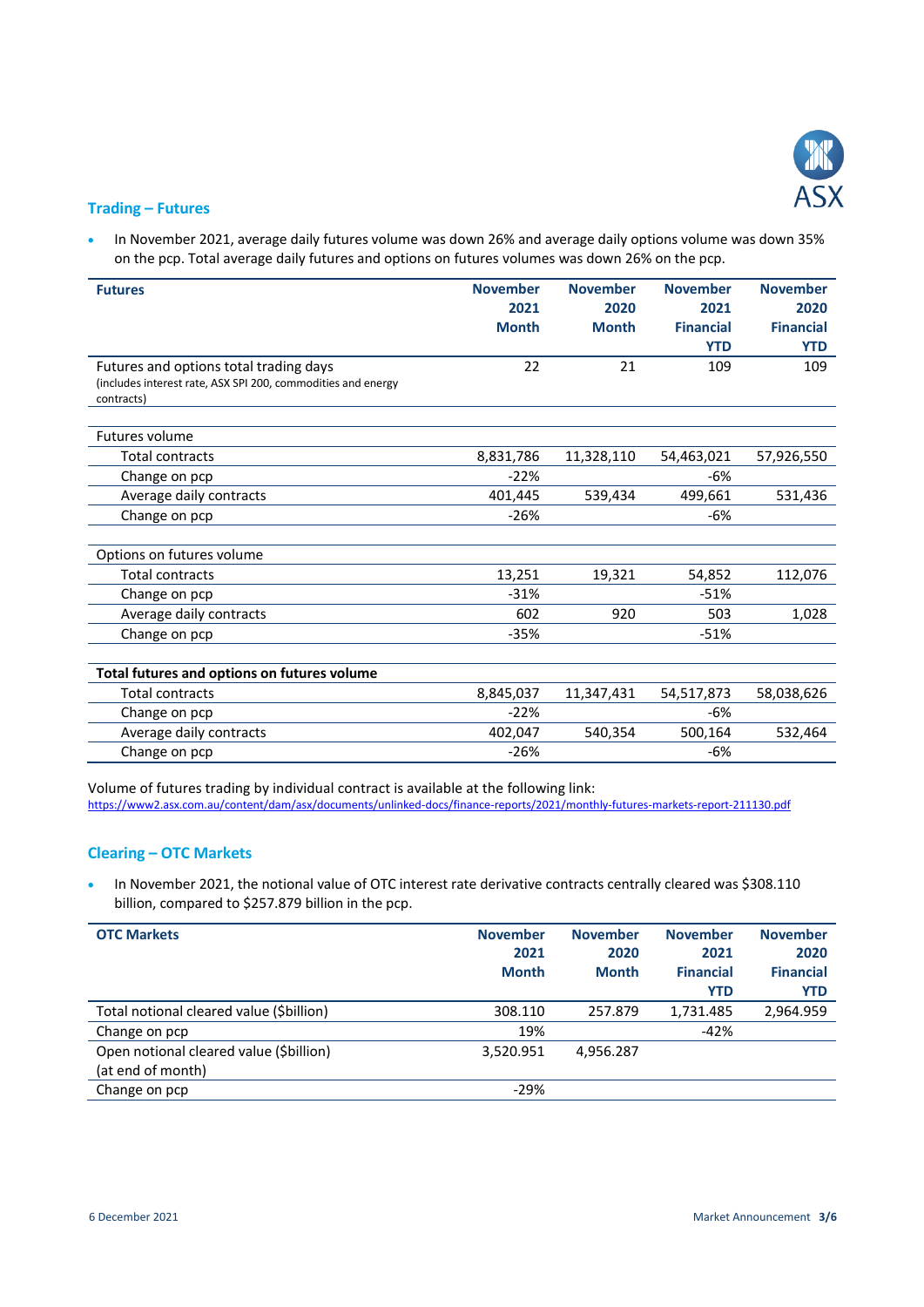

# **Trading – Equity Options**

• In November 2021, single stock options average daily contracts traded were down 15% and index options average daily contracts traded were up 10% on the pcp.

| <b>Equity Options</b>                                    | <b>November</b><br>2021 | <b>November</b><br>2020 | <b>November</b><br>2021 | <b>November</b><br>2020 |
|----------------------------------------------------------|-------------------------|-------------------------|-------------------------|-------------------------|
|                                                          | <b>Month</b>            | <b>Month</b>            | <b>Financial</b>        | <b>Financial</b>        |
|                                                          |                         |                         | <b>YTD</b>              | <b>YTD</b>              |
| Exchange-traded options total trading days               | 22                      | 21                      | 109                     | 109                     |
| (includes single stock equity options and index options) |                         |                         |                         |                         |
|                                                          |                         |                         |                         |                         |
| Single stock equity options volume                       |                         |                         |                         |                         |
| Total contracts                                          | 5,034,737               | 5,624,821               | 24,190,992              | 24,432,780              |
| Change on pcp                                            | $-10%$                  |                         | $-1%$                   |                         |
| Average daily contracts                                  | 228,852                 | 267,849                 | 221,936                 | 224,154                 |
| Change on pcp                                            | $-15%$                  |                         | $-1%$                   |                         |
|                                                          |                         |                         |                         |                         |
| Index options volume                                     |                         |                         |                         |                         |
| Total contracts                                          | 463,391                 | 402,257                 | 2,108,691               | 2,459,106               |
| Change on pcp                                            | 15%                     |                         | $-14%$                  |                         |
| Average daily contracts                                  | 21,063                  | 19,155                  | 19,346                  | 22,561                  |
| Change on pcp                                            | 10%                     |                         | $-14%$                  |                         |

# **Clearing – Exchange-Traded Markets**

 Participant margin balances held on balance sheet at month-end totalled \$11.6 billion in November 2021, compared to \$13.5 billion in November 2020.

| <b>ASX Clearing Corporation</b>                        | <b>November</b> | <b>November</b> | <b>November</b>  | <b>November</b>  |
|--------------------------------------------------------|-----------------|-----------------|------------------|------------------|
| <b>Collateral Balances - At End of Month</b>           | 2021            | 2020            | 2021             | 2020             |
|                                                        | <b>Month</b>    | <b>Month</b>    | <b>Financial</b> | <b>Financial</b> |
|                                                        |                 |                 | YTD              | <b>YTD</b>       |
| Cash margins held on balance sheet:                    |                 |                 |                  |                  |
| - ASX Clear (\$billion)                                | 0.9             | 1.2             |                  |                  |
| - ASX Clear (Futures) (Sbillion)                       | 10.0            | 11.7            |                  |                  |
| Cash equivalents held on balance sheet - ASX Clear     | 0.7             | 0.6             |                  |                  |
| (Futures) (Sbillion)                                   |                 |                 |                  |                  |
| Total cash margins held on balance sheet               | 11.6            | 13.5            |                  |                  |
| Change on pcp                                          | $-14%$          |                 |                  |                  |
|                                                        |                 |                 |                  |                  |
| Collateral cash cover held off balance sheet (equities | 3.2             | 3.4             |                  |                  |
| and guarantees) – ASX Clear (\$billion)                |                 |                 |                  |                  |
| Change on pcp                                          | -6%             |                 |                  |                  |
|                                                        |                 |                 |                  |                  |
| Total billable cash market value cleared (Sbillion)    | 152.863         | 150.073         | 743.592          | 699.651          |
| Change on pcp                                          | 2%              |                 | 6%               |                  |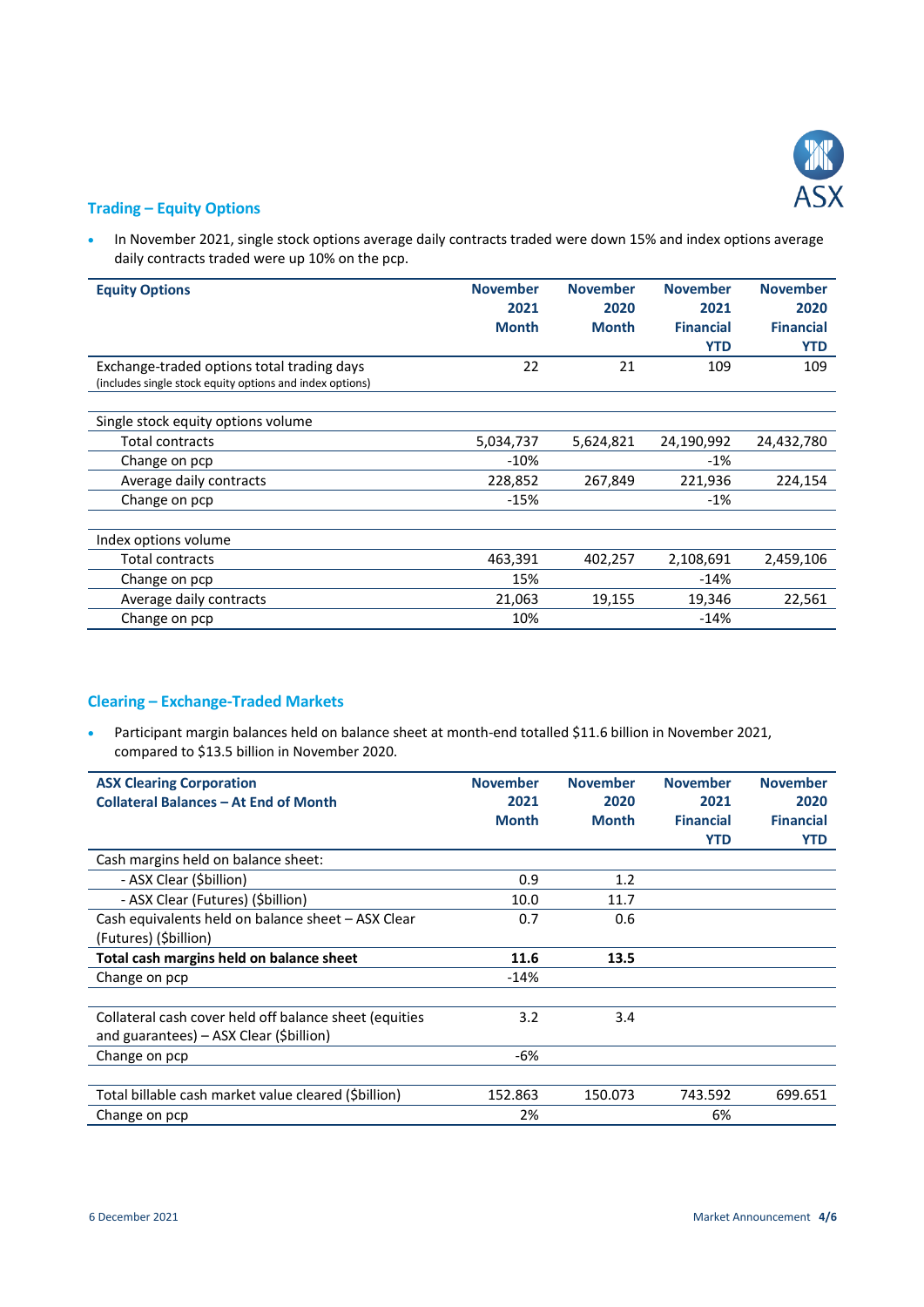

#### **Settlement**

- The value of securities held in CHESS was 16% higher than the pcp. The number of dominant settlement messages in November 2021 was 5% lower than the pcp.
- The value of securities held in Austraclear was 9% higher than the pcp.

| <b>ASX Settlement</b>                                    | <b>November</b><br>2021<br><b>Month</b> | <b>November</b><br>2020<br><b>Month</b> | <b>November</b><br>2021<br><b>Financial</b><br><b>YTD</b> | <b>November</b><br>2020<br><b>Financial</b><br><b>YTD</b> |
|----------------------------------------------------------|-----------------------------------------|-----------------------------------------|-----------------------------------------------------------|-----------------------------------------------------------|
| Value of CHESS holdings - period end (\$billion)         | 2.700.4                                 | 2,335.4                                 |                                                           |                                                           |
| Change on pcp                                            | 16%                                     |                                         |                                                           |                                                           |
|                                                          |                                         |                                         |                                                           |                                                           |
| Dominant settlement messages (million)                   | 1.865                                   | 1.971                                   | 9.361                                                     | 9.602                                                     |
| Change on pcp                                            | -5%                                     |                                         | $-3%$                                                     |                                                           |
| <b>Austraclear Settlement and Depository</b>             |                                         |                                         |                                                           |                                                           |
| Austraclear securities holdings - period end (\$billion) | 2,785.1                                 | 2,566.4                                 |                                                           |                                                           |
| Change on pcp                                            | 9%                                      |                                         |                                                           |                                                           |

# **Participants**

During the month of November there were no admissions or resignations.

| <b>ASX Market Participants 1</b>                     | <b>November</b><br>2021<br><b>Month</b> | <b>November</b><br>2020<br><b>Month</b> |  |
|------------------------------------------------------|-----------------------------------------|-----------------------------------------|--|
| New admissions                                       |                                         |                                         |  |
| Resignations and removals                            | O                                       | 0                                       |  |
| Market/Clearing/Settlement Participants at month end | 105                                     | 109                                     |  |
| <b>ASX Futures Participants</b>                      |                                         |                                         |  |
| New admissions                                       |                                         |                                         |  |
| Resignations and removals                            | 0                                       | 0                                       |  |
| Trading/Clearing Participants at month end           | 47                                      | 48                                      |  |

<sup>1</sup> Figures exclude Special Settlement Participants set up to effect a specific corporate action as their participation is only temporary.